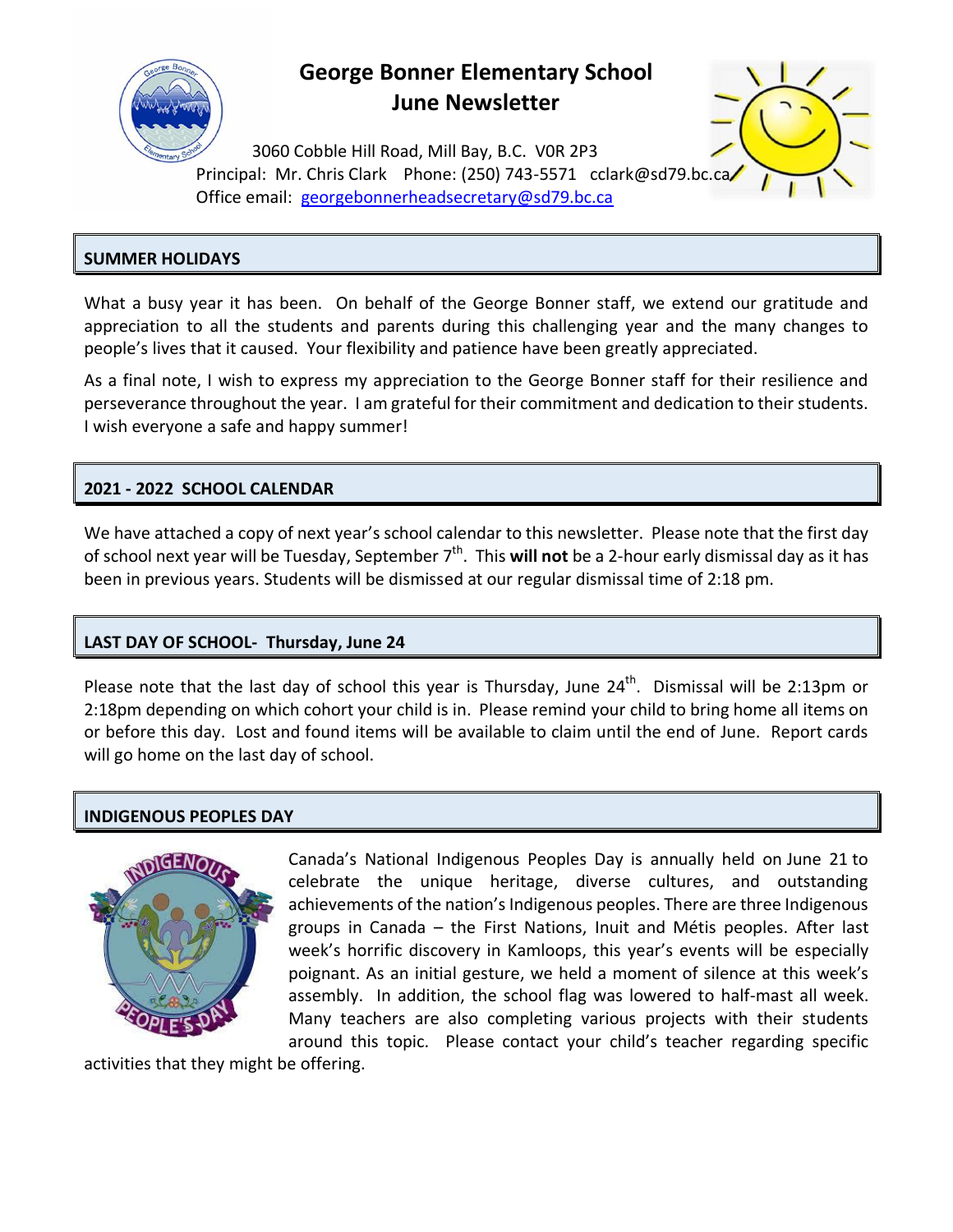### **GRADE 7 SHAWNIGAN CREEK CLEANUP**

Today all three grade 7 classes walked to Shawnigan Creek to participate in a "creek cleanup". Thanks



to Tim Hortons for sponsoring this year 's Shawnigan event. Tim Hortons supplied donuts for each and every member of our cleaning team; 60 in all! Their contribution and support is much appreciated. Thanks also to Mr. Burgess, Mr. McDonald and Mrs. Merrett for organizing this event, and to the students for their hard work.

## **PAC THANK YOU**

Thank you so much to our hard-working PAC members. These volunteers worked hard all year behind the scenes to help try and make this year as" normal" as possible.

Because of this hard work PAC was able to help support:

- $\vee$  field trips
- $\vee$  special projects
- $\sqrt{}$  fundraising
- $\vee$  school wide events and activities



All parent support is a crucial part of what makes George Bonner the great school that it is. Your work is greatly appreciated by all staff and it is fantastic for children to see their parents taking an interest in their education.

Thank you all so much!

#### **SCHOOL GARDEN**

Our school garden is looking fantastic! Staff and students have been busy harvesting their crops and cleaning up the beds in preparation for summer. Thank you to Mrs. Swift and her helpers for maintaining the garden and making sure things are properly watered every day.

## **LIBRARY NEWS**



June means inventory for the Bonner Library. *All books need to be returned before June 18th.* Please do all that you can to find any late or missing books. Requesting a child to pay for a lost book is the last resort, but books are expensive and the library budget is limited. If a child pays for a lost book in June and finds the book in the fall, their money is returned to them. I hope you find time to get your child involved in the Vancouver Island Public Library's summer reading program. Enjoy your summer, and we hope to see your children coming to the library in September.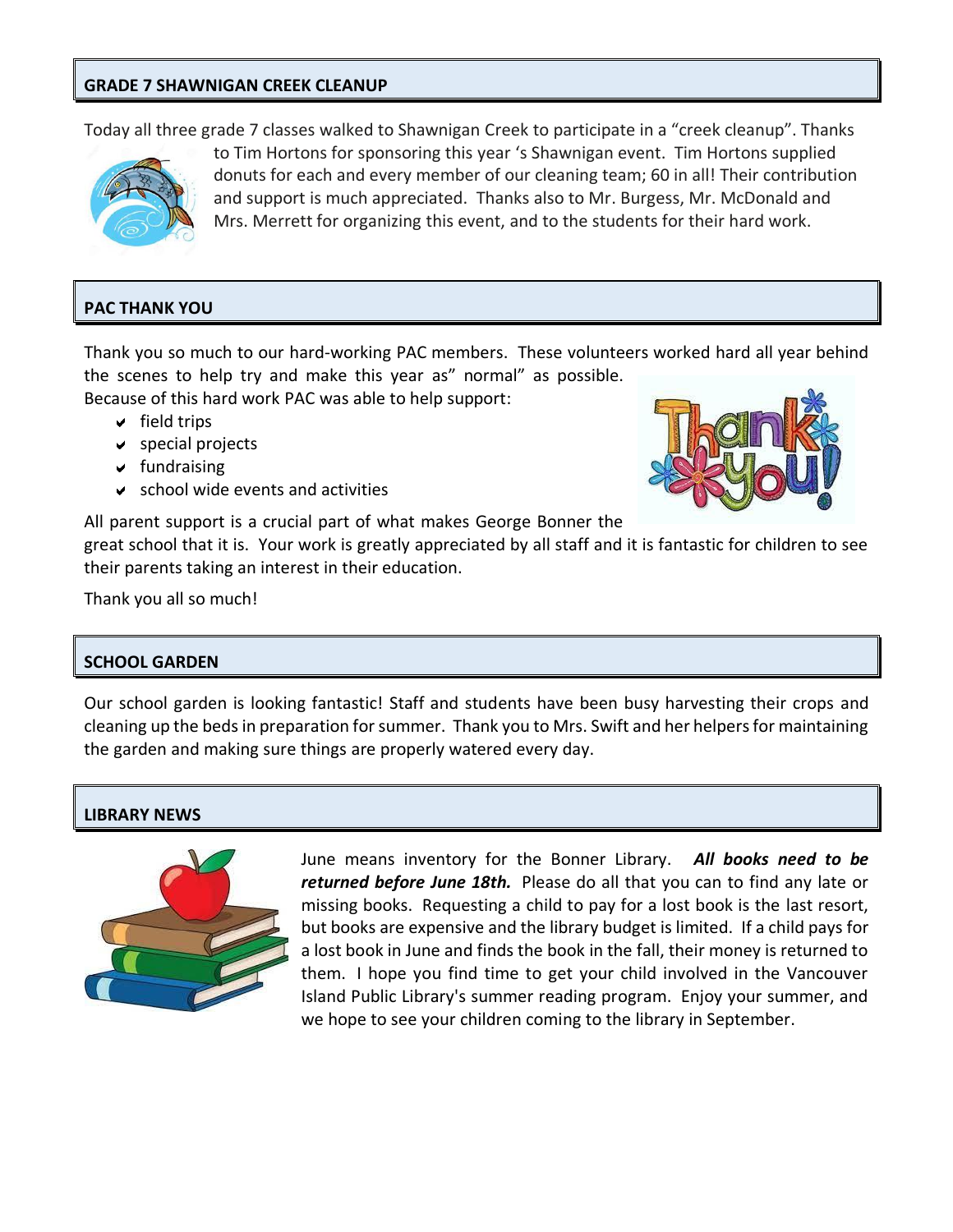#### **SUMMER READING CLUB**

Vancouver Island Regional Library is once again offering the popular Summer Reading Club program to encourage students to keep reading over the summer. We invite students at Bonner to embark on a reading adventure at the library by participating in this year's BC Summer Reading Club: **Crack the Case!**

Summer Reading Club officially starts on **June 29**. Parents and/or guardians can register their children at [bcsrc.ca](https://bcsrc.ca/) starting on **June 14**. Once registered, kids can track their reading online and earn digital badges! Please find the poster with details attached.

#### **STUDENT REGISTRATION**



As we start the process of looking at next year's staffing and what our class configurations might look like we need to know approximately how many students will be attending Bonner next year. Should you or someone you know plan on registering new students at George Bonner next year, please do so as soon as possible. Thank you for helping us prepare for next year.

#### **STAFFING**

A number of staff will not be returning to George Bonner next year and I would like to take this time to thank them for their hard work and wish them the best of luck next year. We will miss you all!

Mrs. Bridge -Vice-Principal/Teacher, moving to Bench Ms. Dunlop - Grade 1/2 teacher, moving to TBA Mrs. Merrett - Grade 7 teacher, moving to TBA Mr. Hildebrand - Speech Language Pathologist, moving to TBA Mrs. Lazaruk – Counsellor, moving to Bench Ms. Paras-Charlton- Strong Start teacher, moving to TBA Mrs. Windecker-Frano- Grade 5 teacher, moving to TBA Mrs. Carlson- Head secretary, moving to Discovery/Bench Mrs. Norris- Resource teacher, moving to TBA



In addition, I would to thank all of our Education Assistants for all of their hard work and support this year. Your flexibility and willingness to help whenever and wherever you were needed has been amazing. Thanks to:

Mrs. Armstrong, Ms. Cooper, Mrs. Finlay, Ms. Hutchins, Mr. Mitchell, Ms. Quist, Mrs. Scott, Ms. Stone, Ms. Symons, Mrs. Wainman, Ms. Walter and Mrs. Young. Also, a big thank you to Mrs. Kapuscinski and Ms. Paton for helping to supervise our students every day during the lunch hour break.

Good luck at the re-assignment meeting later this month and we hope to see you back here next year!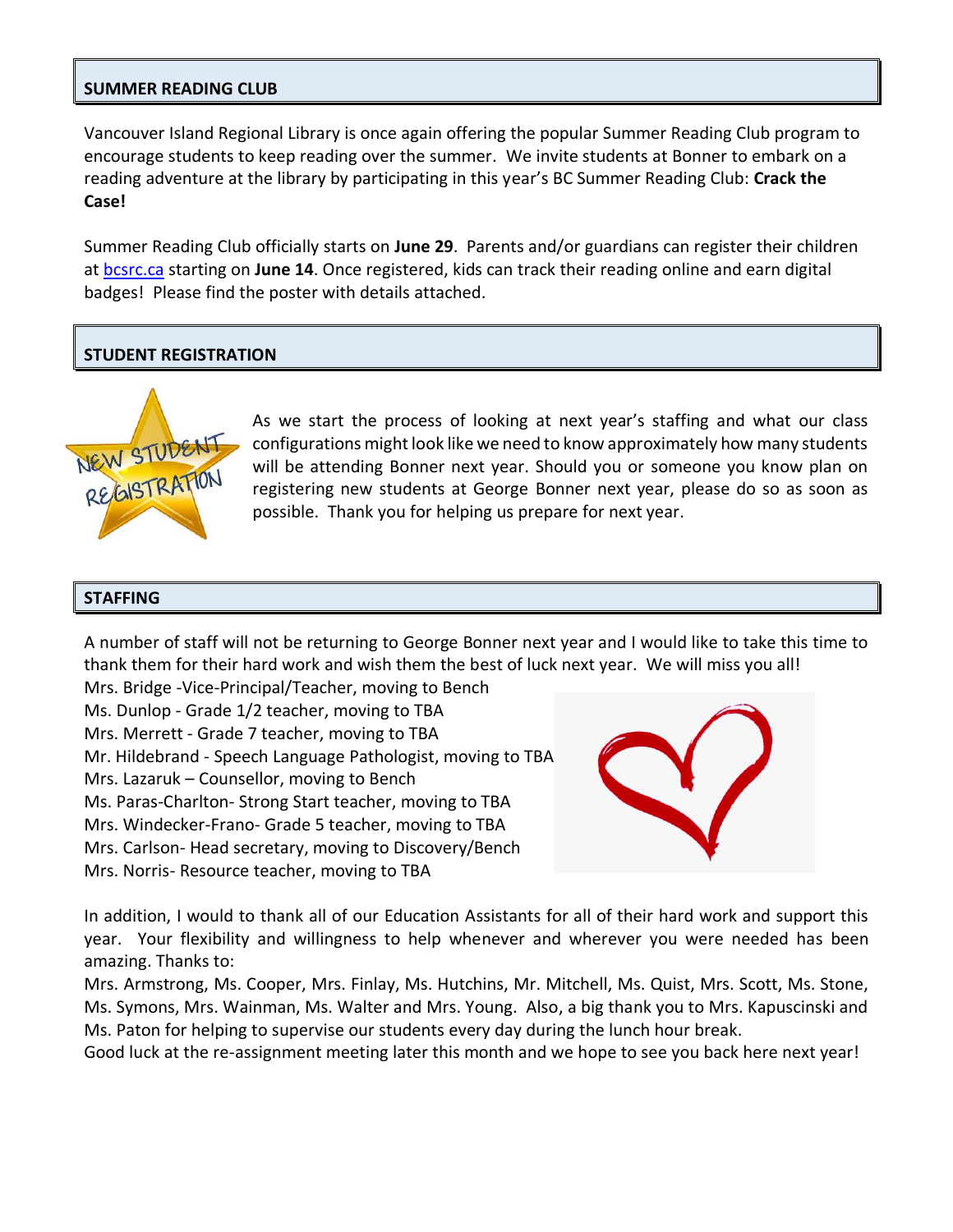#### **KILOMETRE CHALLENGE Mrs. Griffiths and Mrs. Thomas**

Once again, the annual Bonner Kilometre Challenge was a great success. It motivated our young students

to build their stamina for distance running. Students that persevered to meet or beat their personal bests have proudly displayed their achievement on the Kilometre Challenge bulletin board in the main hall. Each student runner is encouraged to keep their chain in a safe place over the summer and into the next school year so they can pick a special charm next Spring when the Kilometre Challenge starts up again.



Thank you to all the teachers and students who participated!

#### **SUMMER OFFICE HOURS**

Should you have questions during the summer, please note that the Bonner office will be open the week of June 28<sup>th</sup> to July 2<sup>nd</sup> with the exception of Canada Day. The office will reopen the week August 30<sup>th</sup> to September 3<sup>rd</sup>, 2021.